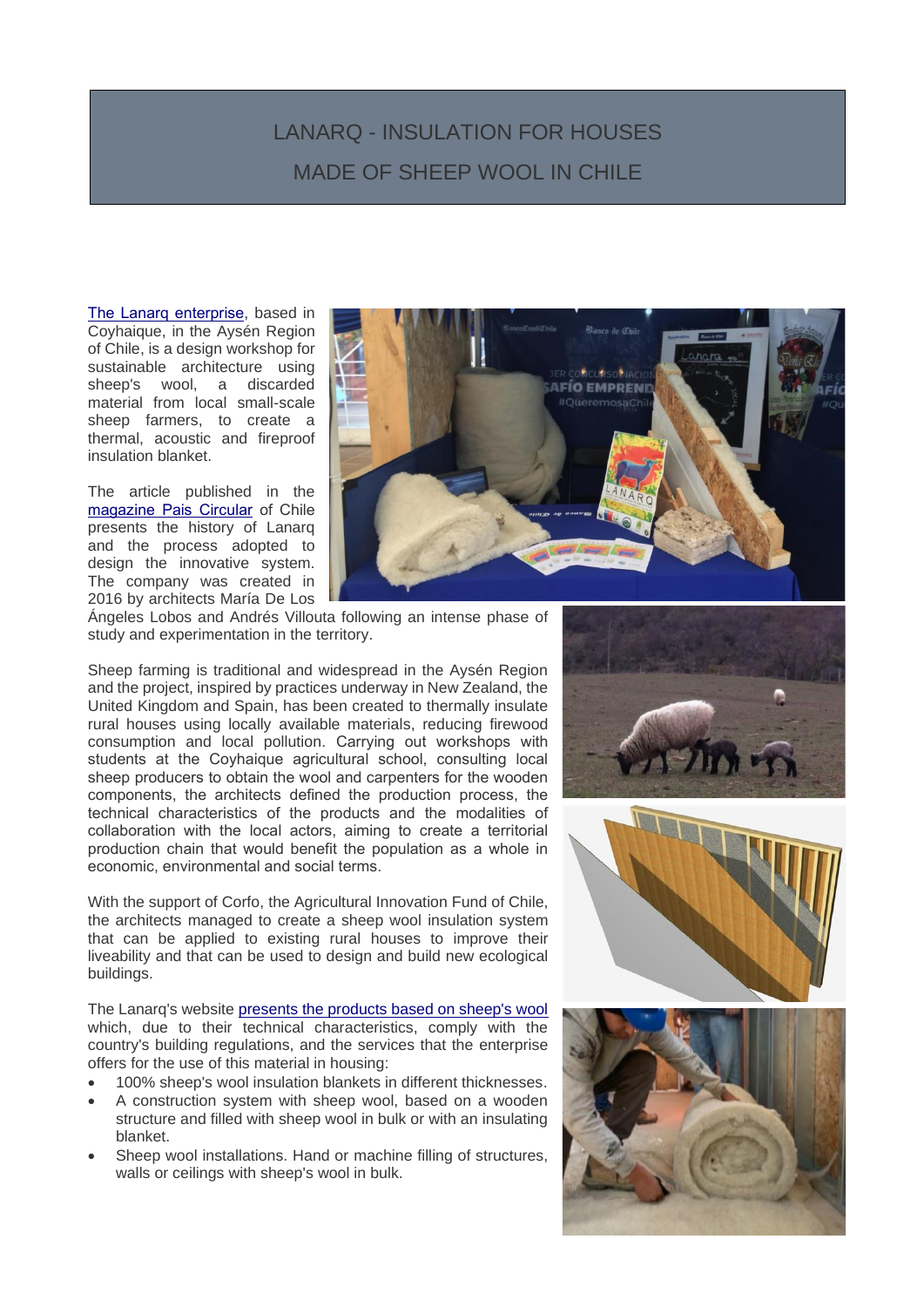Working in collaboration with different national institutions, Lanarq has also succeeded in promoting the use of sheep wool for thermal and acoustic insulation of social housing and new prefabricated houses with ecological characteristics[.The website presents the](https://www.lanarq.com/425643997)  [following realizations](https://www.lanarq.com/425643997) that Lanarq can offer to local families and institutions: use of sheep wool through public subsidies for self-build housing; incorporation of sheep wool insulation material in bioconstruction, together with other efficient and sustainable natural materials such as adobe, stone and wood.

Lanarq's main workshop-laboratory is located in Coyhaique and another manufacturing plant operates in Cochrane. The enterprise also carries out part of the production through the workshops of subcontracted carpenters, ensuring the final assembly with the wool.

In 2021, Lanarq established a strategic alliance with the Trade Association of Small Farmers and Stockbreeders of the Baker River (Municipality of Cochrane), who supply an important part of the wool the company uses. Its perspective is also to establish a partnership with a supplier association for timber, to ensure its origin from forests adopting sustainable management plans and located in the region. For interior cladding of the houses, Lanarq favours the use of native woods.

An article published by the [magazine GMG Aquitectos](https://ecoesmas.com/aislamientos-naturales-lana-de-oveja/) summarises the constructive and environmental advantages of sheep's wool among the natural insulation materials, that are being rescued today within the framework of bio-climatic architecture:

- It is breathable without compromising its thermal efficiency. It allows the home to breathe, creating dry environments and preventing damage to the materials making up the enclosures.
- It is a natural thermoregulator thanks to its hygroscopic properties. When the outside temperature rises, the fibres heat up, release moisture and cool down, cooling the environment. When the outside temperature decreases, the fibres cool down, absorb moisture and heat up.
- Sheep's wool insulation offers the greatest durability. Properly placed, it retains its density and cohesion for decades.
- It is easy to install and adapts easily to the support, being able to be fastened with staples in the case of blankets or by friction in the case of bulk wool. In addition, the blankets are light, workable and easily trimmed with simple tools
- It is a natural and renewable material as it comes from the regular and necessary shearing of sheep.
- Sheep's wool is among the top insulating materials in terms of sustainability, as the energy consumption required for its manufacture as well as the greenhouse emissions are lower than those of conventional insulators.
- It is recyclable. Insulation manufacturing uses wool discarded as waste by other industries due to its colour or grade. It does not generate solid waste, being completely biodegradable.
- It does not endanger the health of installation teams or building occupants because the toxicity levels of the treatments to improve its fire retardant and pest repellent qualities are very low.

The Lanarq enterprise has been recognised by important awards from different institutions in Chile for its architectural-social innovation that allows the development of quality housing. During six years of work, Lanarq has managed to qualify the sheep wool as an excellent insulating material and to formally incorporate it in the